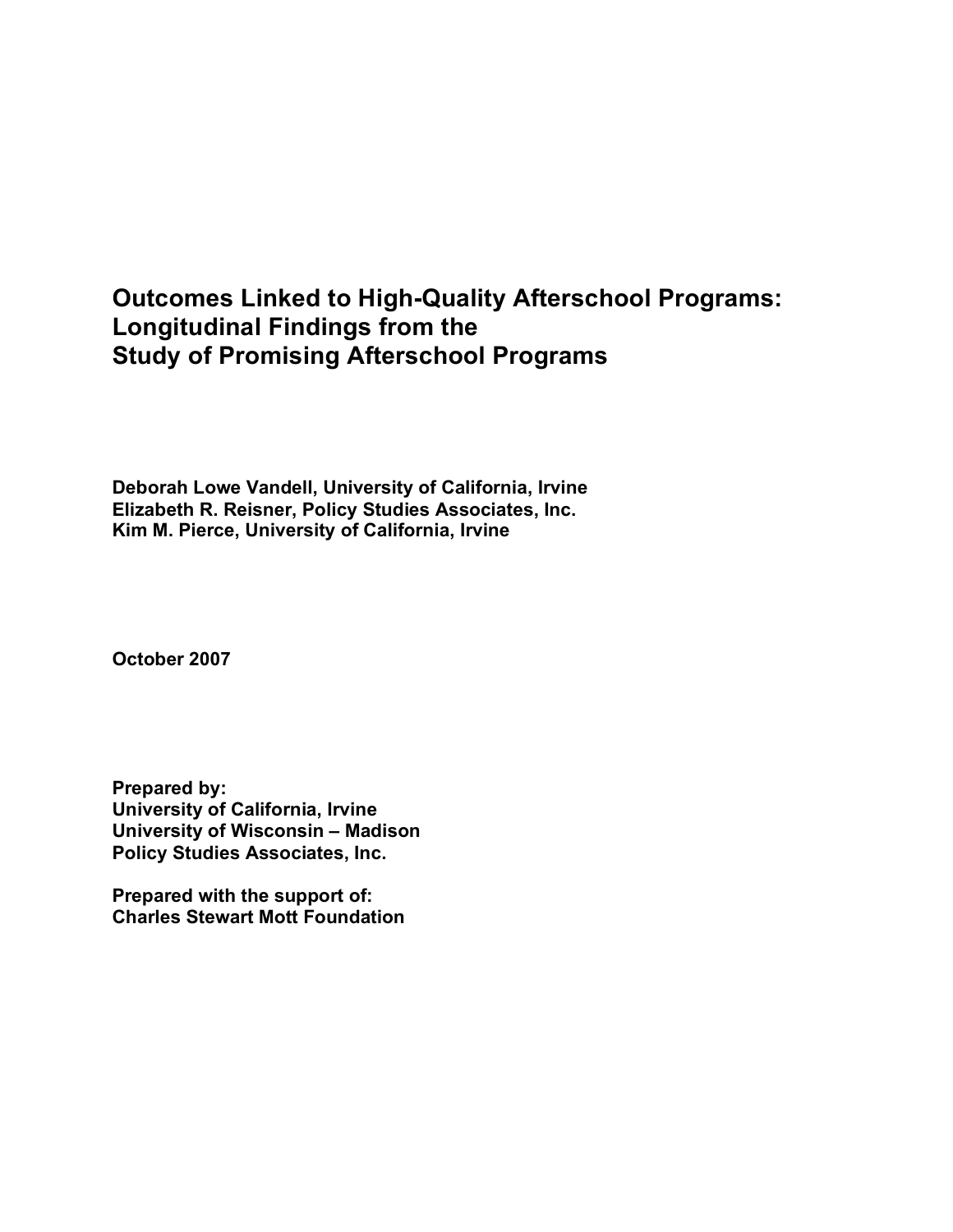### **Summary**

A new study by researchers at the University of California, Irvine, the University of Wisconsin-Madison and Policy Studies Associates, Inc. finds that regular participation in high-quality afterschool programs is linked to significant gains in standardized test scores and work habits as well as reductions in behavior problems among disadvantaged students. These gains help offset the negative impact of a lack of supervision after school. The two-year study followed almost 3,000 low-income, ethnically diverse elementary and middle school students from eight states in six major metropolitan centers and six smaller urban and rural locations. About half of the young people attended high-quality afterschool programs at their schools or in their communities.

## **Background on the Study**

The Study of Promising Afterschool Programs was designed to examine relations between highquality afterschool programs and desired academic and behavioral outcomes for low-income students. The study was grounded in an assets orientation, which understands that all young people, including those living in poverty, have capacities to make healthy, positive choices if given the opportunity. The research team reviewed previous research on child and youth development in order to depict the processes that lead to positive student outcomes, as shown in Exhibit 1.



**Exhibit 1 Theoretical Linkages between Afterschool Experiences and Student Outcomes in the Elementary and Middle Grades**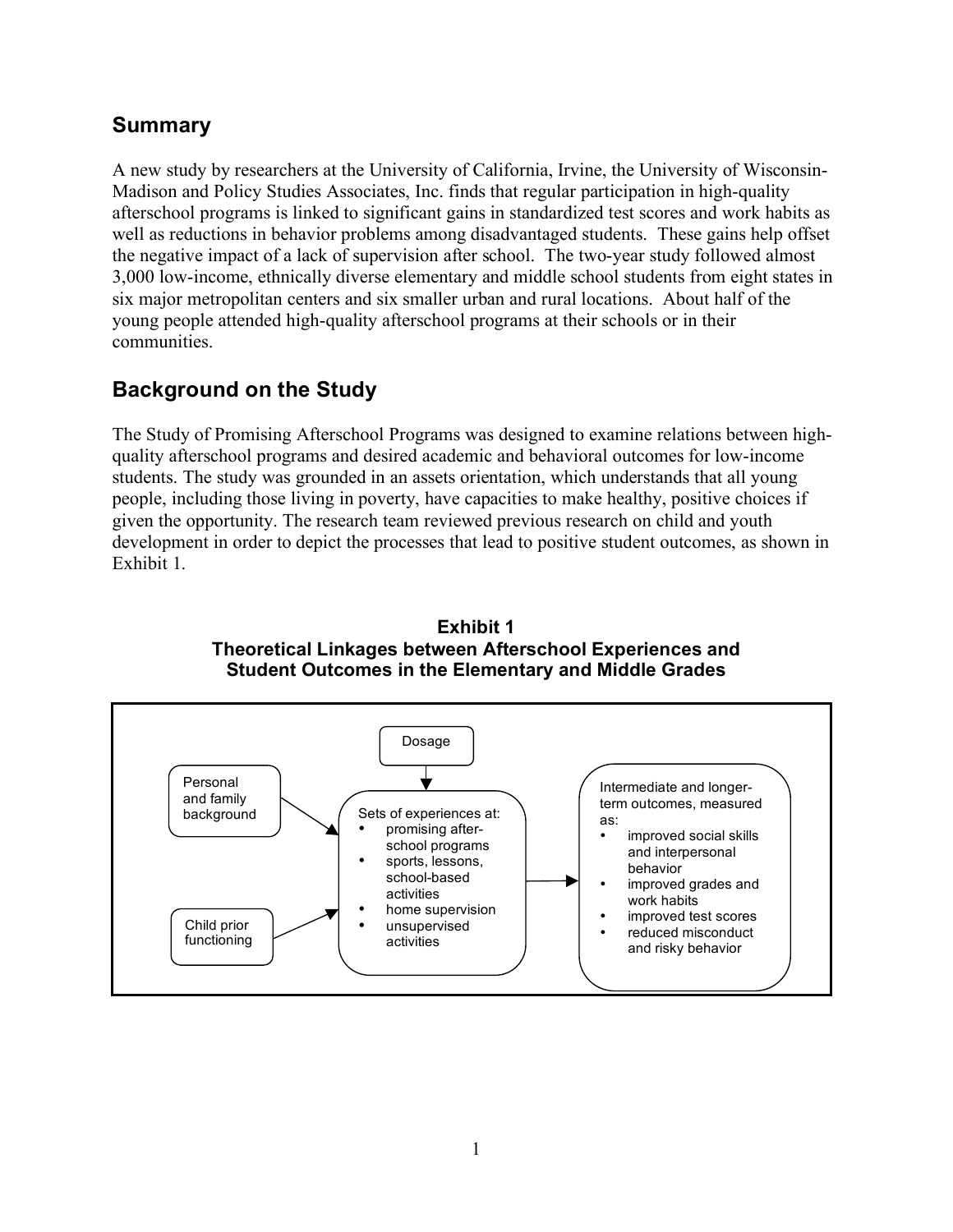*Program Characteristics.* The study's research team identified over 200 candidate programs from a review of published materials, recommendations from afterschool experts, and evidence from evaluations. Through telephone interviews, document reviews, and site visits, team members screened the programs to narrow the list. As a final step, researchers conducted on-site interviews and quality-verification observations to confirm the quality of the 35 programs selected for the research study. Nineteen programs served elementary school students; 16 programs served middle school students. Programs were based either in schools or in community centers that coordinated with nearby schools. Study sites were geographically diverse and included: Aurora, CO; Baldwin, MI; Bridgeport, CT, Central Falls, RI; Denver, CO; Los Angeles, CA; Missoula, MT; New York, NY; Oakland, CA; Pawtucket, RI; Salem, OR; San Diego, CA; San Ysidro, CA; Seaside, CA. All programs served high concentrations of ethnically diverse, low-income youth in high-poverty communities.

The programs offered services four or five days a week and were free of charge to students. Program leaders expected students to participate regularly throughout the school year. Each of the selected programs served at least 30 students in one or both of the two age groups studied, elementary school children in third or fourth grade and middle school youth in sixth or seventh grade.

The programs had strong partnerships with neighborhoods, schools, and community organizations. These partnerships were instrumental in ensuring that the afterschool organizations were well established in their communities and were likely to continue operation over the two-year study period.

Because the study was designed to assess the effects of high-quality programs, the research team verified each program's continuing quality during annual visits to conduct interviews and observe youth activities. Using a rating system, researchers assessed programs based on evidence of supportive relationships between staff and child participants and among participants, and on evidence of rich and varied academic support, recreation, arts opportunities, and other enrichment activities. Ratings were consistently positive. Students typically were highly engaged with one another and with program activities, and group leaders structured activities to maximize learning and positive relationships. Adults facilitated activities without imposing controls that limited student learning opportunities. Disruptive or chaotic behavior was rarely observed; when behavioral disruptions occurred, leaders managed them calmly and constructively.

Through a mix of academic enrichment, recreational, arts, and other activities, programs were observed to nurture positive interpersonal relationships among students and to actively engage them. Programs offered age-appropriate learning opportunities, including tutoring and games designed to improve math and reading skills, plus recreational activities, community-based service and other experiences, and arts opportunities. Program staff was trained and, in surveys, expressed satisfaction with their working environment. Programs maintained low youth-to-staff ratios and strong connections with partner schools and with parents.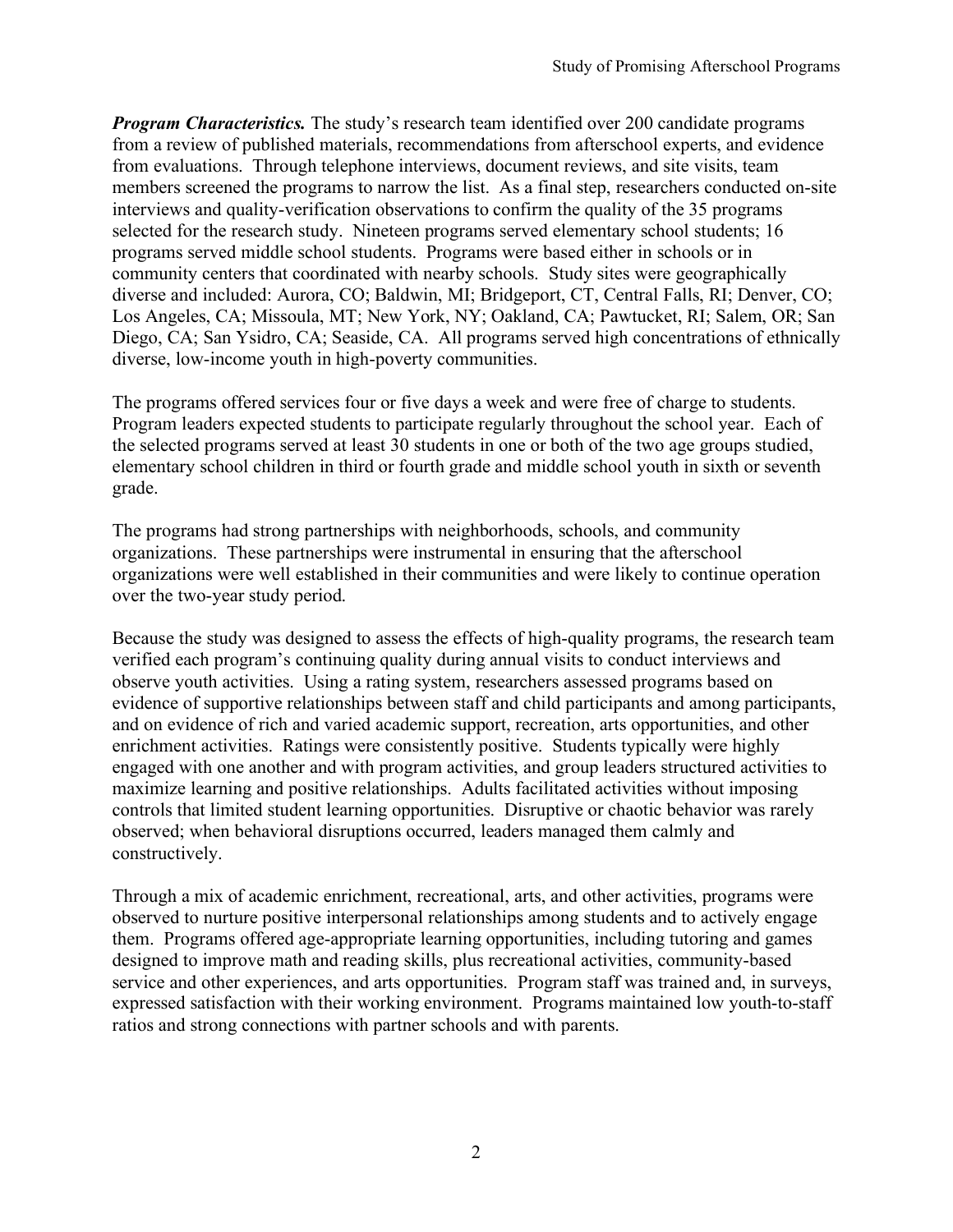*Student Characteristics.* A total of 2,914 students (1,796 elementary school and 1,118 middle school) were studied. At recruitment, the elementary sample was in either third or fourth grade, and the middle school sample was in either sixth or seventh grade. The elementary sample was 47% male and 89% received free or reduced-price lunch at school; 88% were students of color (77% Hispanic, 8% Black, 3% Asian). On average, mothers' highest educational attainment was a high school diploma or GED, and annual family incomes were less than \$20,000.

The middle school sample was 47% male and 63% received free or reduced-price school lunch; 69% were students of color (49% Hispanic, 13% Black, 7% Asian). Mothers had about the same level of educational attainment as the elementary group, and average annual family incomes were in the \$20,000 to \$25,000 range. The characteristics of the study participants mirrored the characteristics of the schools they attended.

At the end of the second year, 1,434 of the elementary participants (80% of the recruited sample) and 855 of the middle school participants (76% of the recruited sample) remained at the participating schools and were available for data collection.

*Participation in Afterschool Programs and Other Activities*. Initially the research team sought high-quality afterschool programs that operated as stand-alone programs. They soon found, however, that many students sampled for the research were participating in multiple afterschool experiences in addition to those provided in the sampled programs. Students were also spending time supervised at home, and some spent substantial time with no adult supervision at all.

High-quality afterschool programs were a significant resource for the students, but they sometimes competed to attract students who also had access to community centers, sports teams or leagues, and churches and other faith-based organizations that hosted recreational programs, tutoring, and religious lessons. Also, through provisions of the No Child Left Behind Act, many low-performing schools extended the school day with supplementary academic support programs. Other options for students at the close of the school day were homes with no adult present in the afterschool hours as well as street corners, shopping malls, and other unsupervised settings.

Over the two-year period, 54% of the children in the elementary school sample routinely participated in one of the high-quality afterschool programs, typically attending the programs for 2-3 days a week. Most program children (about two-thirds) did not participate in other activities after school and were categorized *Program Only*. One-third of the program children, however, attended the programs for 2-3 days a week while also participating in other activities (organized sports, church, Boys and Girls Club, etc.). This group of children was categorized *Program Plus*. About 15% of the elementary school children spent 1-3 days a week unsupervised by adults after school, and dropped in sporadically on a mix of sports, school-based activities, and academic, arts, or religious lessons. This group was categorized as *Low Supervision*.

Almost half (49%) of the middle school sample routinely participated in one of the high-quality afterschool programs. Similar to the elementary sample, two-thirds of the program group in middle school could be categorized as *Program Only*. And, one-third of the program group in middle school participated in additional activities and were categorized as *Program Plus*.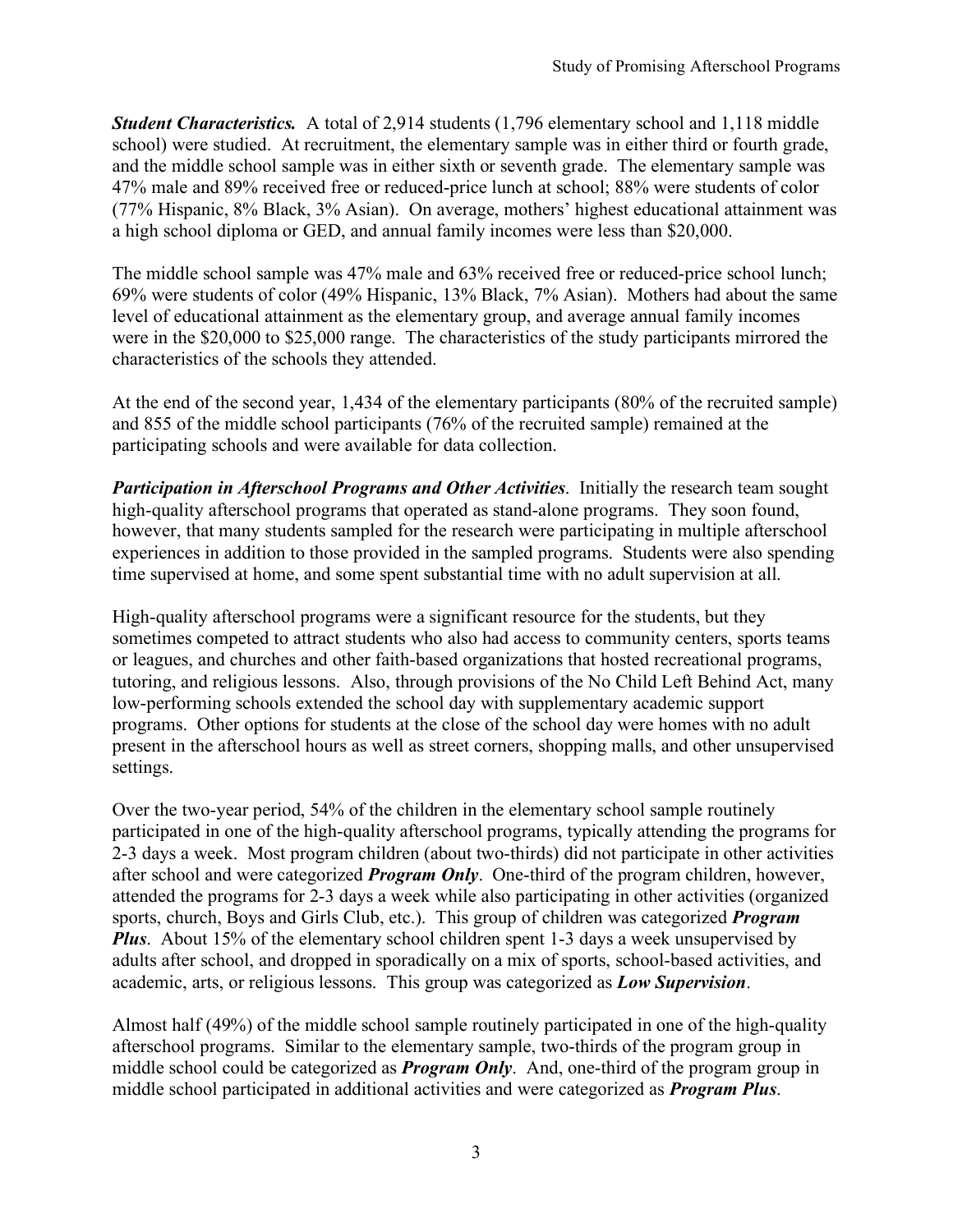Sixteen percent of the middle school youth were categorized as *Low Supervision* after school.

*Child Outcome Measures*. Classroom teachers and participating youth completed surveys to measure the social functioning (social skills with peers, pro-social conduct with peers), academic (grades, task persistence, work habits) and behavioral problems (misconduct, substance use, aggression) of study participants. Standardized test scores in reading and math were collected on each child through agreements with participating school systems. Data on sampled students were collected at three points over a two-year period: baseline, end of Year 1, and end of Year 2.

*Analytic Strategy*. Prior to conducting the primary substantive analyses, a multiple imputation procedure was used to address missing data due to attrition and failure to complete all assessments. In this procedure, missing data are replaced by a sample of observations drawn randomly from a multivariate distribution fit to the variable and covariates. The advantage of this approach is that all observations are included in the analysis, and missing observations are treated as unknown only to the degree that they cannot be reliably inferred from other variables. Consequently, the potential for bias in the estimated effects due to missing observations is minimized, and the standard errors for model parameter estimates are computed correctly. Ten imputed data sets were created in which different samples were selected for missing observations, utilizing a Markov chain Monte Carlo procedure implemented using the SAS v9.1 PROC MI.

Following imputation of missing data, two-level random-intercept HLM models were fit in which students (Level 1) were nested within schools (Level 2) for each child and youth developmental outcome. These models allowed researchers to assess change scores in child and youth performance across two years with respect to both school factors and individual factors including sets or clusters of afterschool experiences. HLM also accounts for the statistical dependence that emerges among observations collected in multilevel samples, a common source of model misspecification when applying single-level models.

In the HLM analyses, researchers contrasted changes in scores from baseline to Year 2 for the *Program Plus* vs. *Low Supervision* groups and *Program Only* vs. *Low Supervision* groups*.* These contrasts allowed researchers to examine whether the selected afterschool programs and enrichment activities were protective for children and youth who are at risk for social and academic problems. Researchers controlled for a number of personal and family characteristics that potentially influence participation in various afterschool settings, including child gender and ethnicity, and family background (family income, family structure, maternal education, and maternal work status). Analyses were conducted separately for the elementary and middle school samples.

In order to evaluate the meaningfulness of findings that were statistically significant, effect sizes were calculated and compared to effects from other studies. An effect size is a statistical tool that is useful in interpreting the magnitude of the difference between two measures. Unlike a test of statistical significance, the effect size is not affected by the size of the samples assembled for the study. For readers to understand the relative magnitude of the effect sizes of the findings reported below, the following benchmarks based on other recent studies may be useful: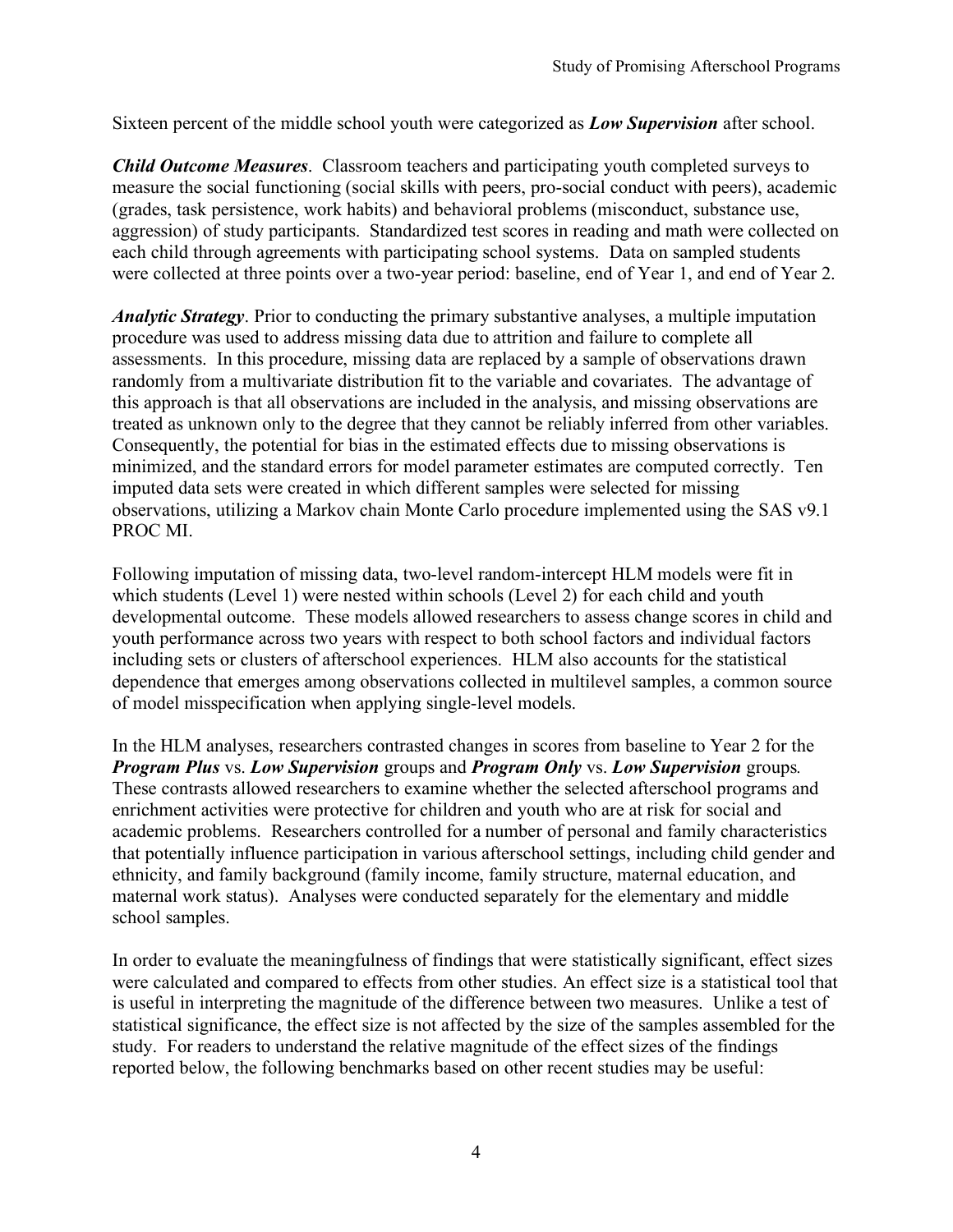- A study of the impact of instruction by Teach for America teachers on math achievement found an effect size of .15 on math scores after a year of participation in a classroom led by a Teach For America teacher (Decker, Mayer, & Glazerman, 2004).
- A study of the impact of the reduction in class size in elementary classrooms by eight students per class found an effect size of .23 on math scores after one year (Finn & Achilles, 1999).
- In a review of four studies of afterschool programs, Kane (2004) concluded that the expected impact of an extra hour of instruction delivered in an afterschool setting over a school year equals an effect size of .05 in reading and math.
- An evaluation of the  $21<sup>st</sup>$  Century Community Learning Centers Program in Louisiana found that the impact of this afterschool program was an effect size of .13 on a combined measure of reading, math, and language test scores (Jenner & Jenner, 2007).

## **Findings**

Exhibit 2 summarizes the results of the statistical analyses.

#### *Outcomes of Elementary School Students*

#### *Academic Outcomes*

- Elementary school students who regularly attended the high-quality afterschool programs (alone or in combination with other activities) across two years demonstrated significant gains in standardized math test scores, compared to their peers who were routinely unsupervised during afterschool hours. Regular participation in the programs was associated with gains of 20 percentiles in math achievement test scores over the two-year period for the Program Plus group relative to the Low Supervision group (effect size = .73) and 12 percentiles for the Program Only group relative to the Low Supervision group (effect size = .52.)
- Program Only and Program Plus students also posted gains in teacher reports of work habits (effect sizes of .31 and .35, respectively) and task persistence (.23 and .30, respectively) over the two-year period. The students also reported gains in their work habits (effect sizes  $= .24$ ) to .41). These gains in work habits and task persistence may have provided important support that contributed to the gains in math achievement.

#### *Social and Behavioral Outcomes*

**Program Only and Program Plus students posted significant gains in teachers' reports of** students' social skills with peers (effect sizes = .21 to .30) and pro-social behaviors (effect  $sizes = .21$  to  $.23$ ). Program Only and Program Plus students also posted significant reductions in aggressive behaviors with peers (effect sizes = .29 to .34).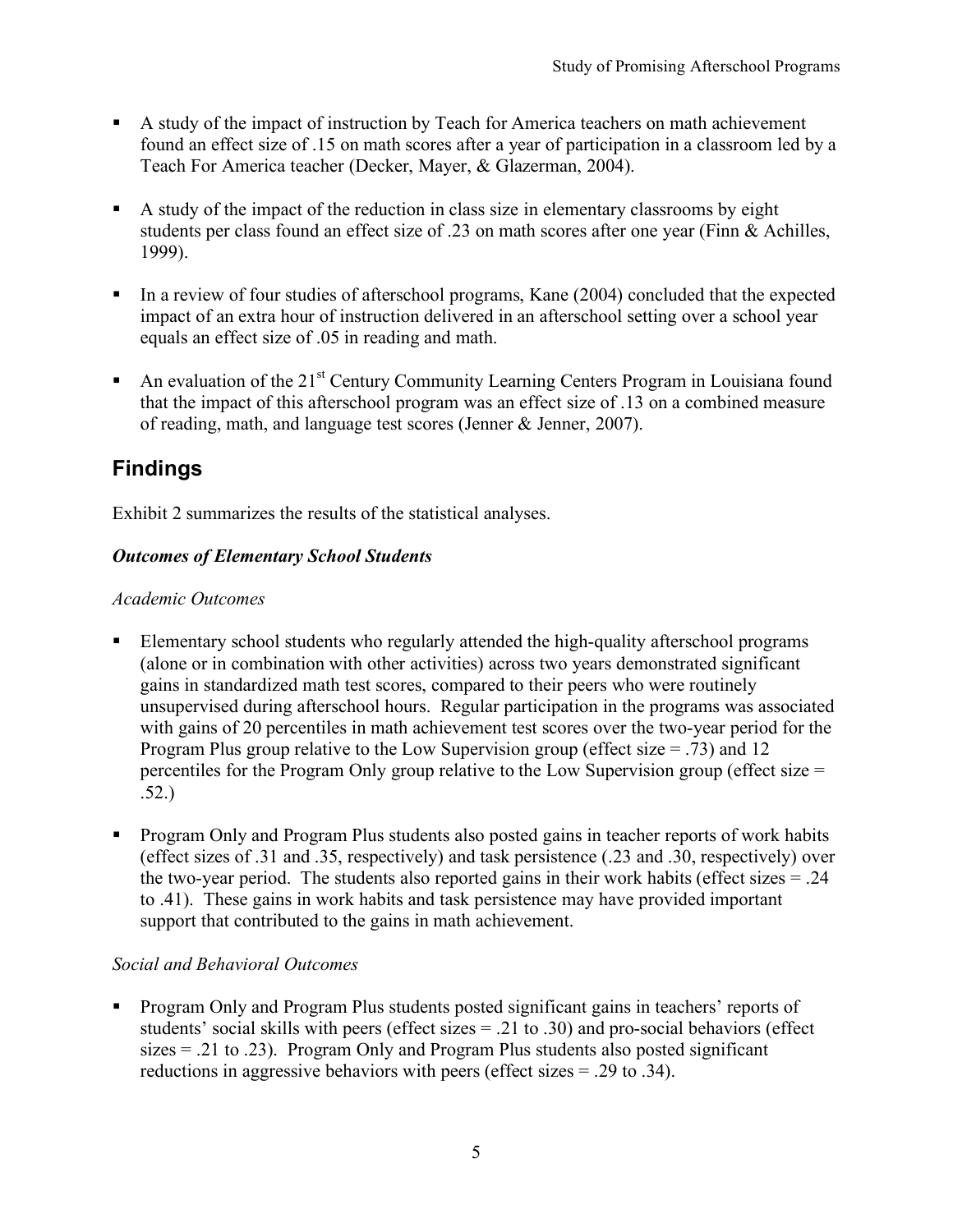Reductions in elementary students' reports of misconduct (e.g., skipping school, getting into fights) over the two-year period were reported by the Program Only and Program Plus groups, relative to unsupervised students (effect sizes of .66 and .51, respectively).

#### *Outcomes of Middle School Students*

#### *Academic Outcomes*

- Middle school students who regularly attended the high-quality afterschool programs (alone or in combination with other activities) across two years demonstrated significant gains in standardized math test scores, compared to their peers who were routinely unsupervised during afterschool hours. Regular participation in the programs was associated with gains of 12 percentiles in math achievement test scores over the two-year period, relative to students who were routinely unsupervised after school. These gains generated effect sizes of .57 for the Program Plus group and .55 for the Program Only group, relative to the Low Supervision group.
- Middle school students who regularly participated in high-quality afterschool programs had significant gains in self-reported work habits, relative to unsupervised students (.33 for Program Plus and .20 for Program Only).

#### *Social and Behavioral Outcomes*

- Reductions in misconduct over the two-year period were reported by Program Plus and Program Only middle school students, relative to the Low Supervision group (effect sizes of .64 and .55, respectively).
- Middle school students who regularly participated in afterschool programs also reported reduced use of drugs and alcohol, compared to those in the Low Supervision group. The effect sizes (.47 for Program Only and .67 for Program Plus) are four to six times larger than those reported in a recent meta-analysis of school-based substance abuse prevention programs aimed at middle school students.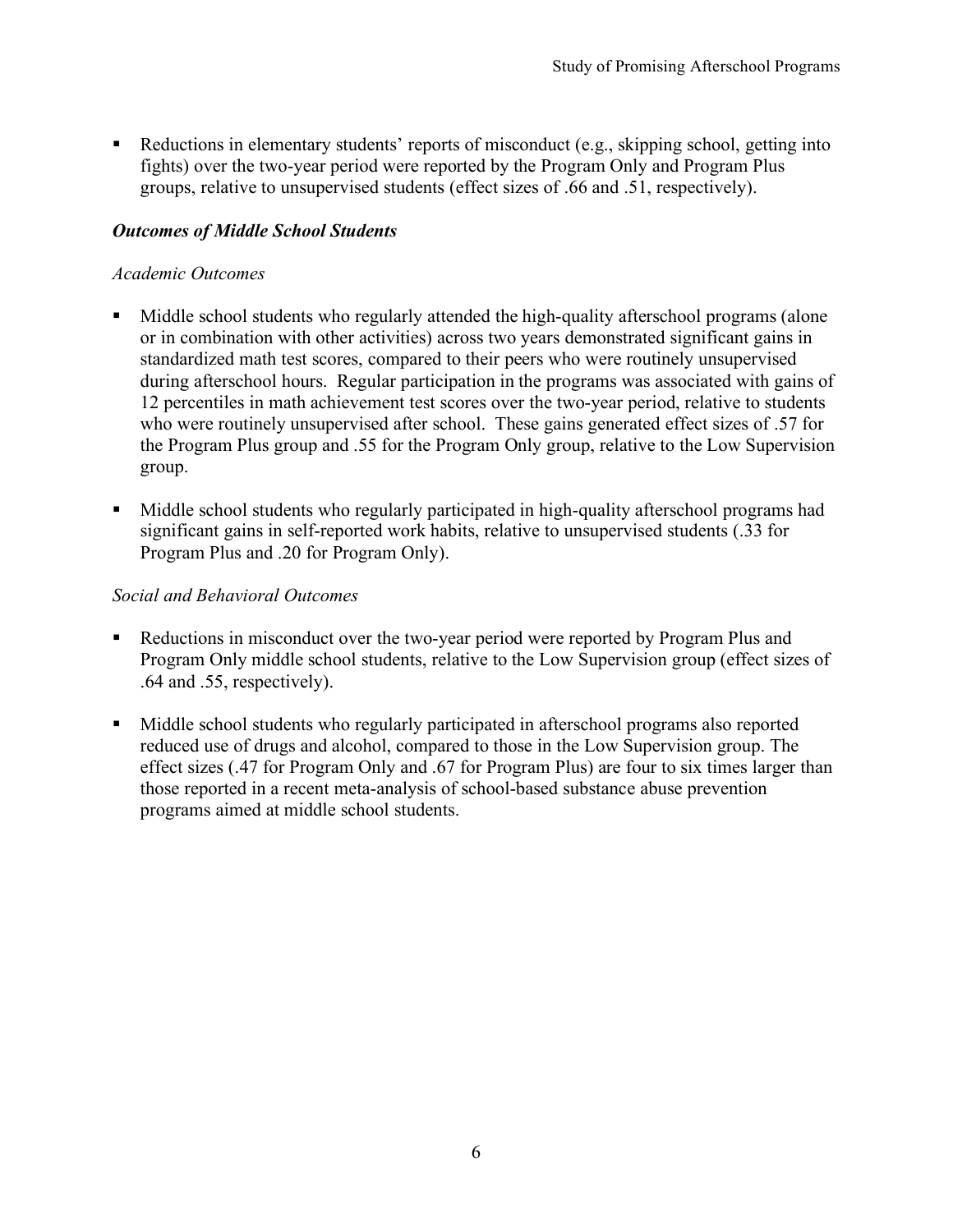### **Conclusion**

This study found positive outcomes among youth who regularly attended high-quality afterschool programs, either alone or in combination with varied sets of additional enrichment experiences available in their neighborhoods*.* In contrast, low supervision coupled with intermittent participation in an unstructured program of extra-curricular activities posed developmental risks to both elementary school and middle school youth.

The study focused on economically disadvantaged, minority youth, many of whose families were recent immigrants. The research team could not know for certain whether the same sets of experiences and outcomes would characterize youth in different cultural groups. The findings, however, demonstrate the benefits of continuous participation in high-quality afterschool programs, community activities, and supervised home settings for youth from economically disadvantaged families.

These findings suggest that plans for high-quality afterschool programming should span entire communities. When communities and program providers unite to recruit and engage young people in high-quality afterschool experiences, programs can provide the types of benefits described here for the largest number of students. As found in this research, a lack of supervision after school is associated with seriously negative outcomes for disadvantaged youth. Working together, youth-service providers, schools, local governments, and civic organizations can reach out to youth who would otherwise be unsupervised after school and can match them with organized, adult-supervised activities in the afterschool hours.

### **References**

- Decker, P., Mayer, D., & Glazerman, S. (2004, June). *The effects of Teach for America on students: Findings from a national evaluation.* Princeton, NJ: Mathematica Policy Research, Inc.
- Finn, J., & Achilles, C. (1999). Tennessee's class size study: Findings, implications, misconceptions. *Educational Evaluation and Policy Analysis, 21*(2), 97-109.
- Jenner, E., & Jenner, L. (2007). Results from a first-year evaluation of academic impacts of an after-school program for at-risk students. *Journal of Education for Students Placed at Risk, 12*(2), 213-237.
- Kane, T. (2004, January). *The impact of after-school programs: Interpreting the results of four recent evaluations* (Working paper). New York: William T. Grant Foundation.